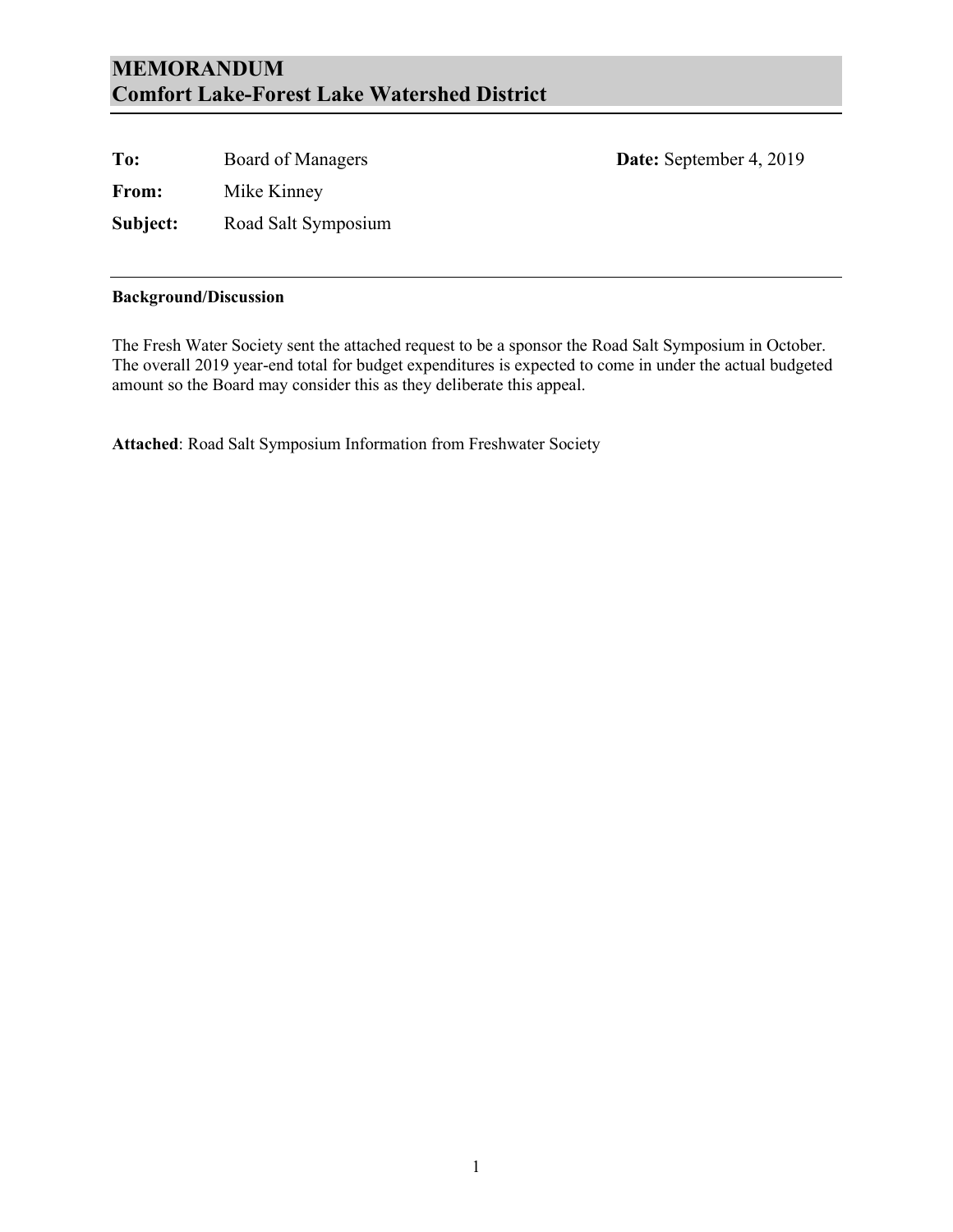## FRESHWOTER

## **19TH ANNUAL ROAD SALT SYMPOSIUM** SPONSORSHIP OPPORTUNITY



#### Why sponsor?

The Annual Road Salt Symposium is the region's premiere event focused on the latest innovations, trends, and best practices for reducing salt use while maintaining safe roads. The symposium has doubled attendance in recent years to over 300, with attendees from around the region eager to share ideas about wise salt use, creating a winwin that protects our communities *and* our environment. The symposium is co-hosted with Connie Fortin of Fortin Consulting, a leader in the chloride reduction field.

This high profile event is often featured by local news stations. Sponsors are promoted in print and digital marketing channels that reach thousands. With dozens of lakes statewide having excessive levels of chloride from road salt runoff, we must continue to educate people and develop strategies for reducing salt use. Your sponsorship will show your support for this important topic and help keep Minnesota on the leading edge of finding solutions.

#### What we do

Freshwater is a nonprofit organization working to inspire and empower people to value and preserve our freshwater resources. e focus on ensuring Minnesota's groundwater supplies are sustainable and preventing polluted runoff from contaminating our lakes, rivers, and streams.

# **ROAD SALT** SYMPOSIUM

### **EVENT DETAILS**

**WHAT:** 19th Annual Road Salt Symposium, a high profile, day-long conference on trends and techniques in winter road maintenance that are a win-win for both public safety and the health of lakes and streams.

**WHEN:** Thursday, October 24, 2019

**WHERE:** Jimmy's Event Center, Vadnais Heights

**WHO:** Transportation and public works employees, local government and state agency staff, private businesses, and community groups



**See reverse for sponsorship levels.**

regional, tribal